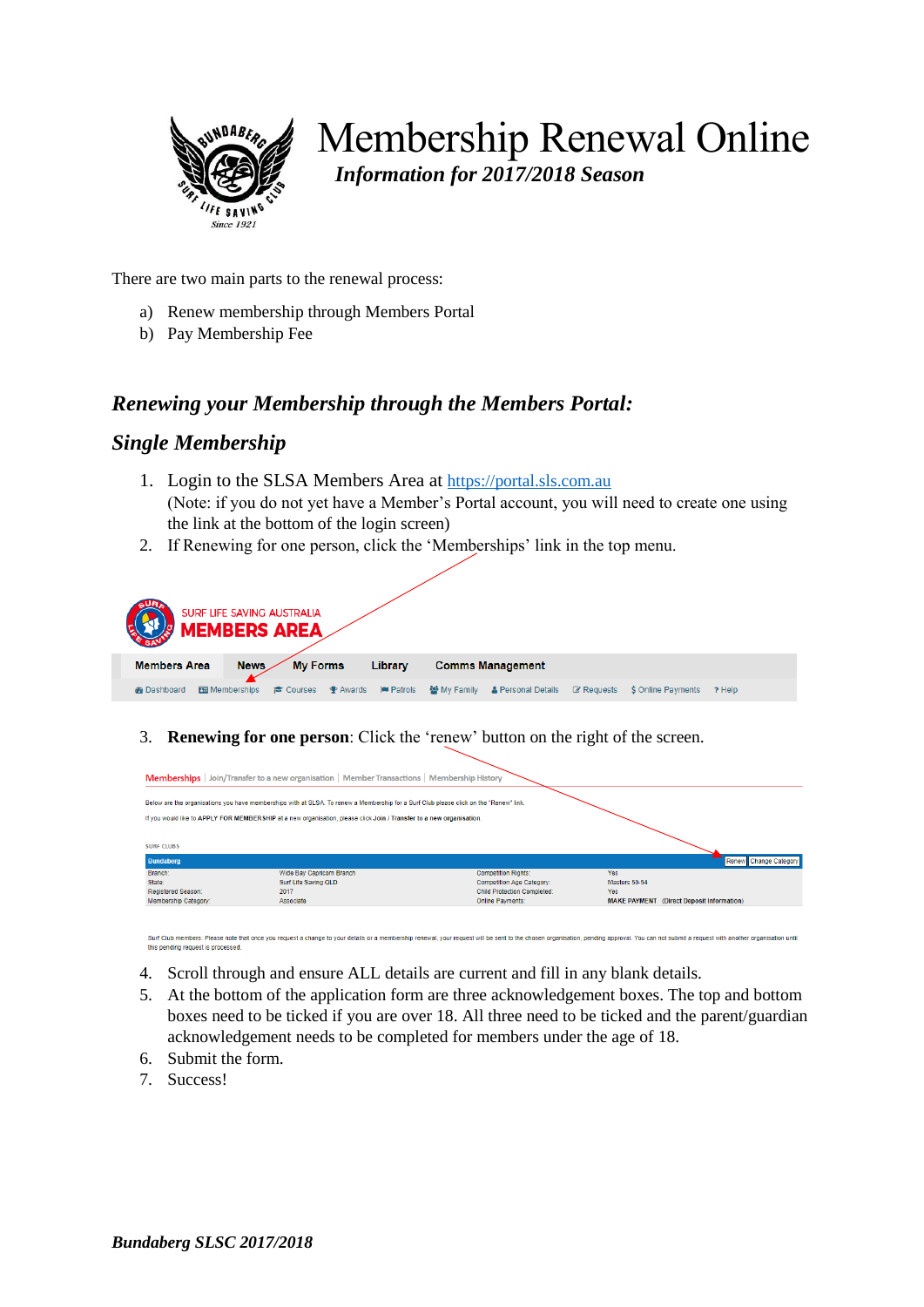# *Renewing your Membership through the Members Portal:*

## *Family Membership*

- 1. Login to the SLSA Members Portal at [https://portal.sls.com.au](https://portal.sls.com.au/) (Note: if you do not yet have a Member's Portal account, you will need to create one using the link at the bottom of the login screen)
- 2. If Renewing for a family group, click the 'My Family' link in the top menu.

| SURF LIFE SAVING AUSTRALIA<br><b>MEMBERS AREA</b> |                                  |                                                   |                                              |            |                    |        |  |
|---------------------------------------------------|----------------------------------|---------------------------------------------------|----------------------------------------------|------------|--------------------|--------|--|
| <b>Members Area</b>                               | <b>News</b>                      | <b>My Forms</b><br>Library                        | <b>Comms Management</b>                      |            |                    |        |  |
| <b>Go</b> Dashboard                               | <b>Ed Memberships</b><br>Courses | <b>Patrols</b><br>$\mathbf{\mathbf{\Phi}}$ Awards | 쓸 My Family<br><b>&amp; Personal Details</b> | ■ Requests | \$ Online Payments | ? Help |  |

3. Click the 'renew memberships' button to the right of the group name.

| Update My Details   My Family |                                |           |                        |               |               |                                                 |  |
|-------------------------------|--------------------------------|-----------|------------------------|---------------|---------------|-------------------------------------------------|--|
| <b>Family Group Details</b>   |                                |           |                        |               |               |                                                 |  |
|                               |                                |           |                        |               |               | Create Family Group                             |  |
| <b>Family Group Name</b>      | Number of Members Organisation |           | <b>Primary Contact</b> | <b>Status</b> | <b>Action</b> |                                                 |  |
| Lester                        |                                | Bundaberg | Janine Lester          | Approved      | View          | <b>Renew Memberships</b><br><b>Make Payment</b> |  |

- 4. Tick each box to the left of each individual you wish to renew.
- 5. Read the SLSA Membership Declaration link at the bottom of the list of family members and check the box at the bottom of the group to agree to the declaration.
- 6. Submit the form by clicking the 'Submit' button.
- 7. Save your changes on the next screen after double checking all members details are correct and clicking the 'Save' button.
- 8. Success!

## *Paying your Membership Fees*

1. After renewing your membership or your family's membership, you will see a 'Make a Payment' screen. To make a payment online, follow the 'click here if you wish to pay online' link.

Alternatively, you can access the online payment system by clicking on the 'Online Payments' option on the top menu.

Other ways to pay: **Bank Transfer** Please reference with name and membership fee. BSB 064403 ACC 10020647

#### **Cash**

Facilities available at the club during Sunday Morning Nipper Program and at 'Sign On' days.